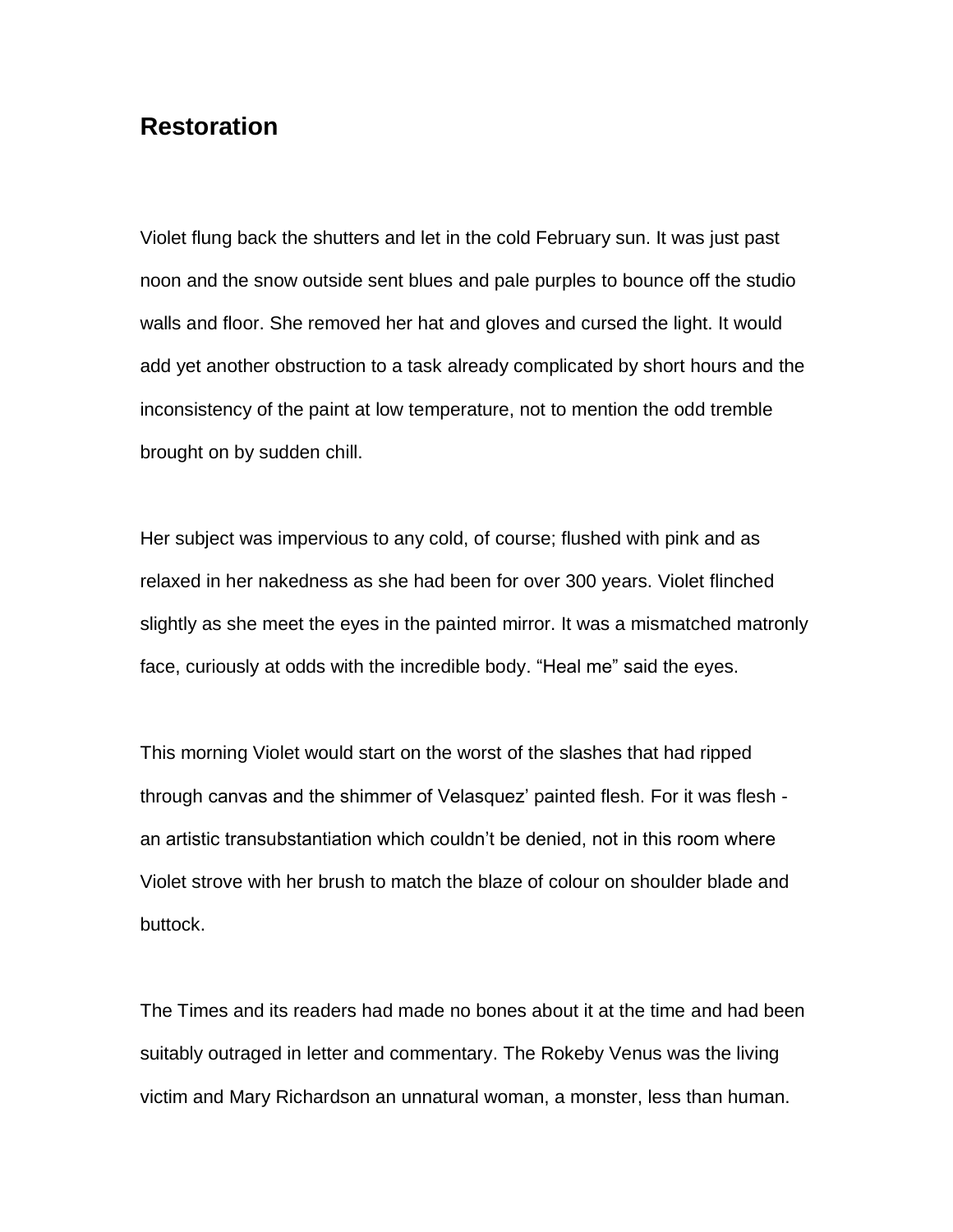The cuts the suffragette had inflicted were real tears in skin and muscle. One reader had called them "injuries" as if blood had spurted from the frame, spattered Mary's skirt and dripped onto the polished parquet floor. "A cruel wound" on the neck was generally deplored, as was the "ragged bruise" of the seventh and last cut.

Seven cuts. It had been a wonder at the time how Richardson, for she had quickly ceased to be Mary, had managed to do so much damage before her arrest. The bulky meat cleaver had been smuggled past the gallery guards without mishap. Even the special detectives, employed after rumours circulated of an imminent attack, had held back. Alone on her first day Violet had raised her own arms in mimicry of the act. The seven downward strokes had taken an eternity.

Violet touched their results now, slowly and delicately, with lead white and carmine. She had prepared her palette scrupulously in the way of the Old Masters, matching tone for tone and was applying the paint with a fine sable brush. The studio filled with the smell of linseed which fought the fug from the paraffin stove. It smelt like Arthur's cricket bat and she thought of him striding to wicket in the late summer light, the faintest green smear of grass running from knee to thigh.

Arthur had encouraged her studies at the Slade, although she had never discussed the life classes or her tutor Henry Tonks and she was careful to only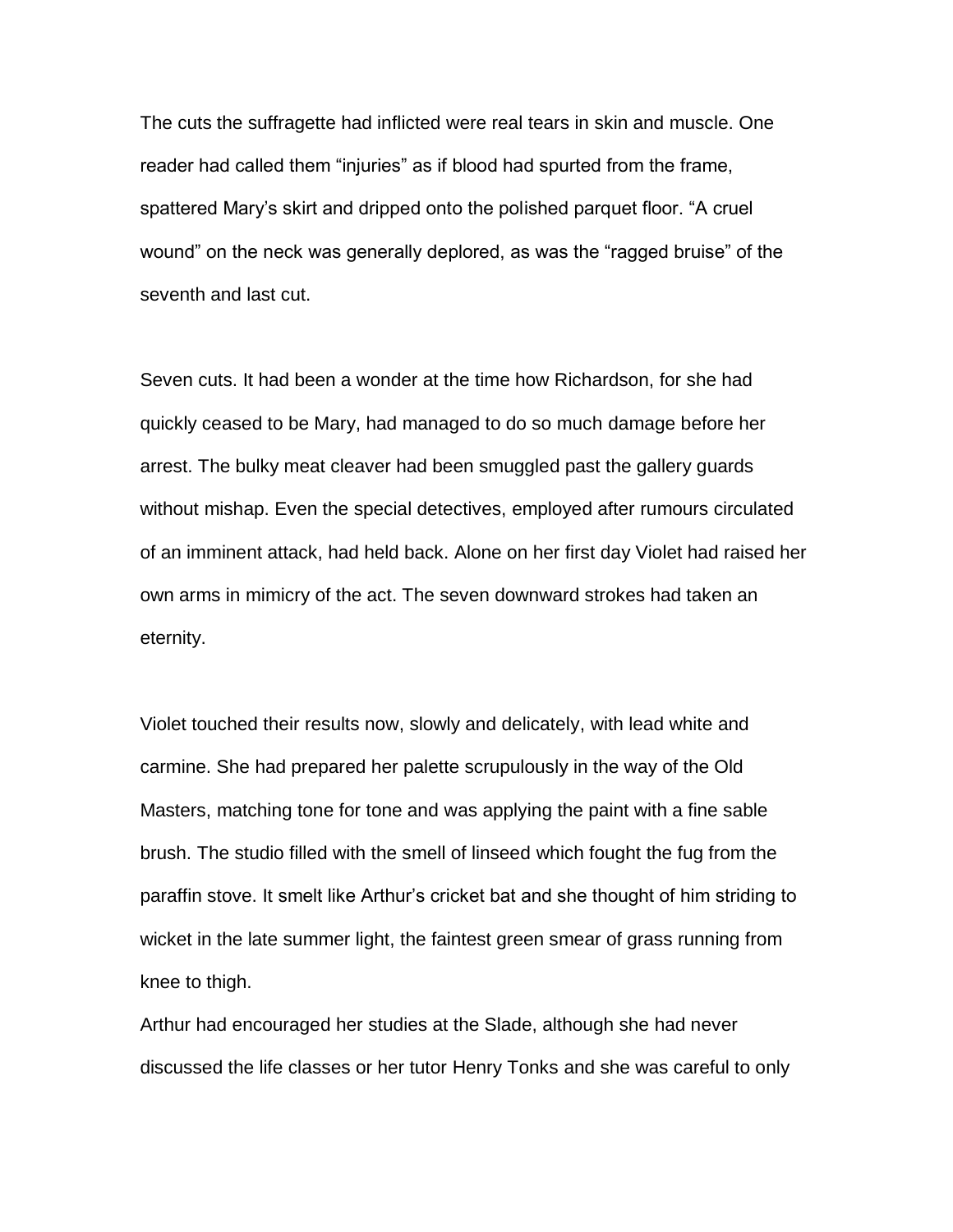show him sketches of plants and inanimate objects. If Arthur had been surprised that she hadn't looked away when he removed his clothes for the first time, he hadn't shown it. She had found him as reassuringly inexperienced as herself and had seen her beauty reflected in eyes that held the whole wide sky. When she ran her hands across his back the touch of his skin under her fingers had been a new way of capturing a likeness.

Violet hadn't produced any of her own paintings since the current restoration had become more demanding. She always worked in natural light, which had slowed progress over the winter months but she was determined not to rush. What she did here and now might have to last a century. But then, in truth, there was very little pressure on her. The younger curators who might have been more impatient had gone. The old men remaining had no appetite for speed and spent their days dozing or reminiscing over youthful Pre-Raphaelite rebellion. There were only old men now it seemed; the old men who had been left behind and the prematurely old men who had returned. Someone of middle years seemed out of place.

Violet supposed that Tonks would be considered middle-aged by most, although he had always appeared ageless when she was being taught by him; not only ageless but a giant - a terrifying giant who ate his young. He had intimidated all his students with his clipped impatience and his genius of line. Some, like Kit Nevinson, left early in an ill-disguised huff. Others, like Nash and Spencer, crawled on towards their goal, inch by inch, under the barrage of his disdain.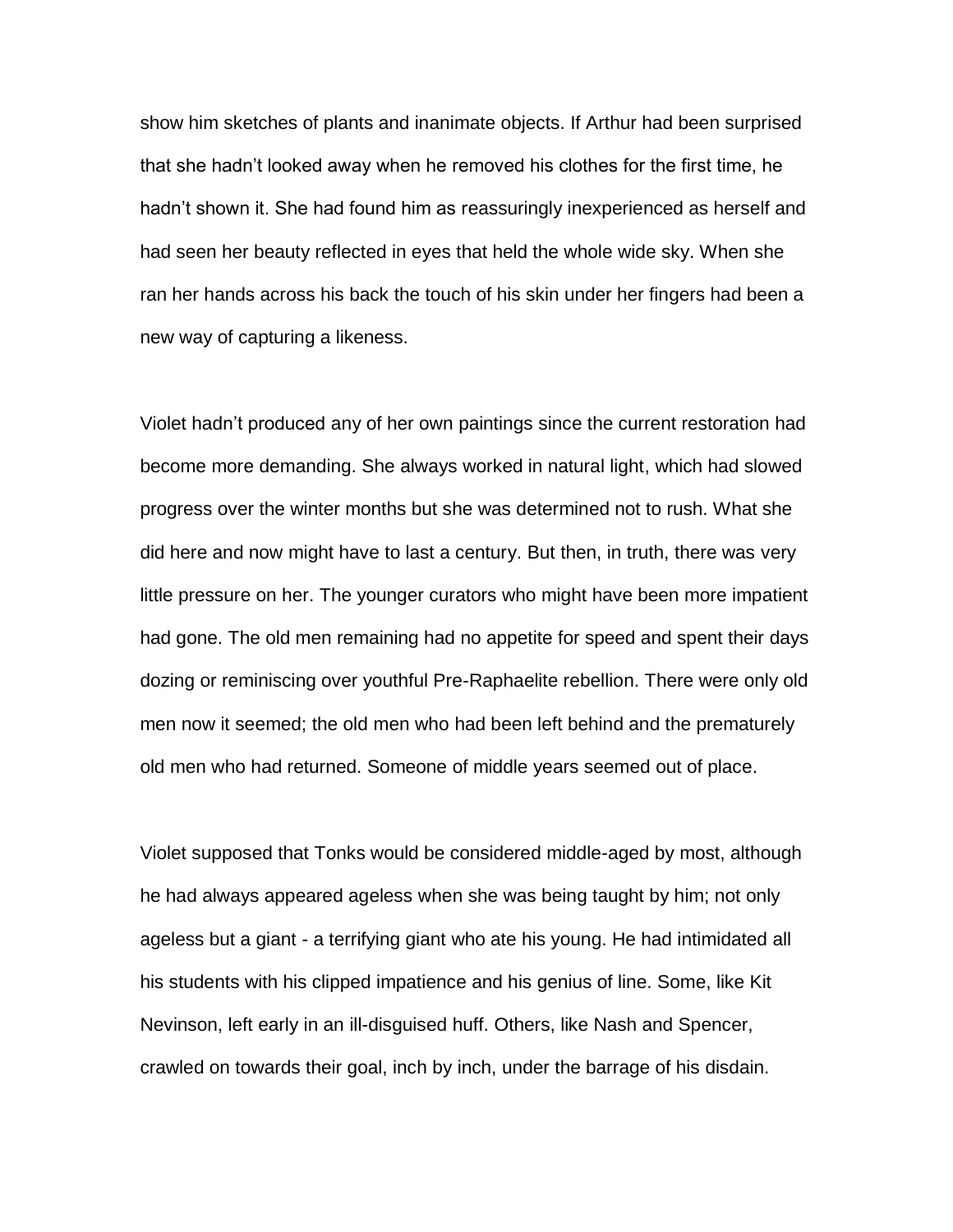"What a devil!" she had thought during that first term; what an angel he had become.

She read the casualty lists obsessively these days, noted when one or other of her friends were wounded, went missing, were presumed not to be coming back. It was hard to believe that so few months separated them all from those heady times when she had drunk Russian coffee and harsh red wine. She had watched, intrigued, as the more adventurous girls unfurled from their suburban buds, sheared their hair and dressed in trousers. Through some alchemy that was never fully explained to her, they had become more beautiful and sexually attractive in the process. Violet had chosen to keep her hair long, less for conformity and more to have something for Arthur to unbind and spread when he kissed the nape of her neck. She had always been the careful one. She pursed her lips in concentration. Care was what would be needed now.

It was Tonks who had first urged her to undertake this work; Tonks who had convinced the gallery director that she had sufficient talent and will. She had laughed bitterly at the suggestion when it was first mooted, seeing it as the latest manoeuvre in a campaign of cruelty. She had been wrong. Each day the painting showed its scars was a day that she felt less impotent. If she leant her cheek against the cloth she could see her minute canvas repairs beneath the brushwork but from a few inches away the painting's beauty was unblemished. In a year's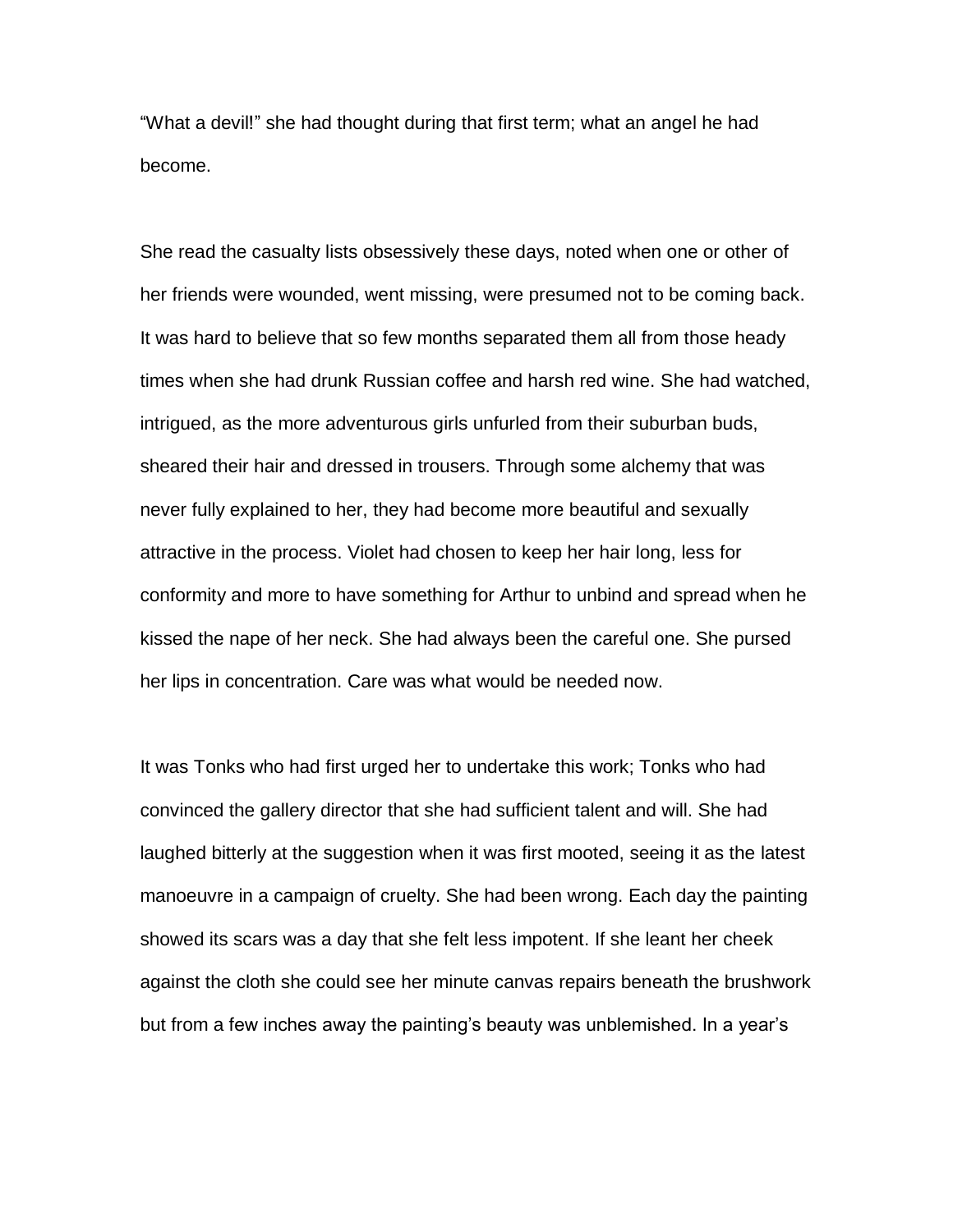time Venus would be able to turn her back and face her public without a blush.

At three o'clock Violet cleaned her palette and brushes, turned down the stove and threw a protective blanket over the canvas. The room was locked with a key that she left with the director's secretary and double locked by the guard who covered the floor.

Later, taking the train down to Sidcup, Violet wondered if she would be seeing Tonks that evening. Their meetings had become more irregular as his work had increased. Sometimes she only glimpsed him across the ward as he sat quietly before a new patient. He painted tenderly and with compassion and the movements of his hands were those of the surgeon that he had trained to be. He painted them all: the ones with missing eyes, chins and cheeks; the young men with holes between eyebrow and lip or elephant trunk pedicles stretching to chest grafts; the one poor man whose entire jaw and throat disappeared from the side. Tonks painted them all with the same unflinching attention to detail and somehow the men grew more whole under his regard. He had painted Arthur with the same care.

When she arrived that night she found that the baths had been delayed by some disruption caused by the latest intake. The young nurse was struggling as usual, cheerful as ever:

"Oh Mrs Dodds, we are so very, very behind. And it's not our fault at all, is it